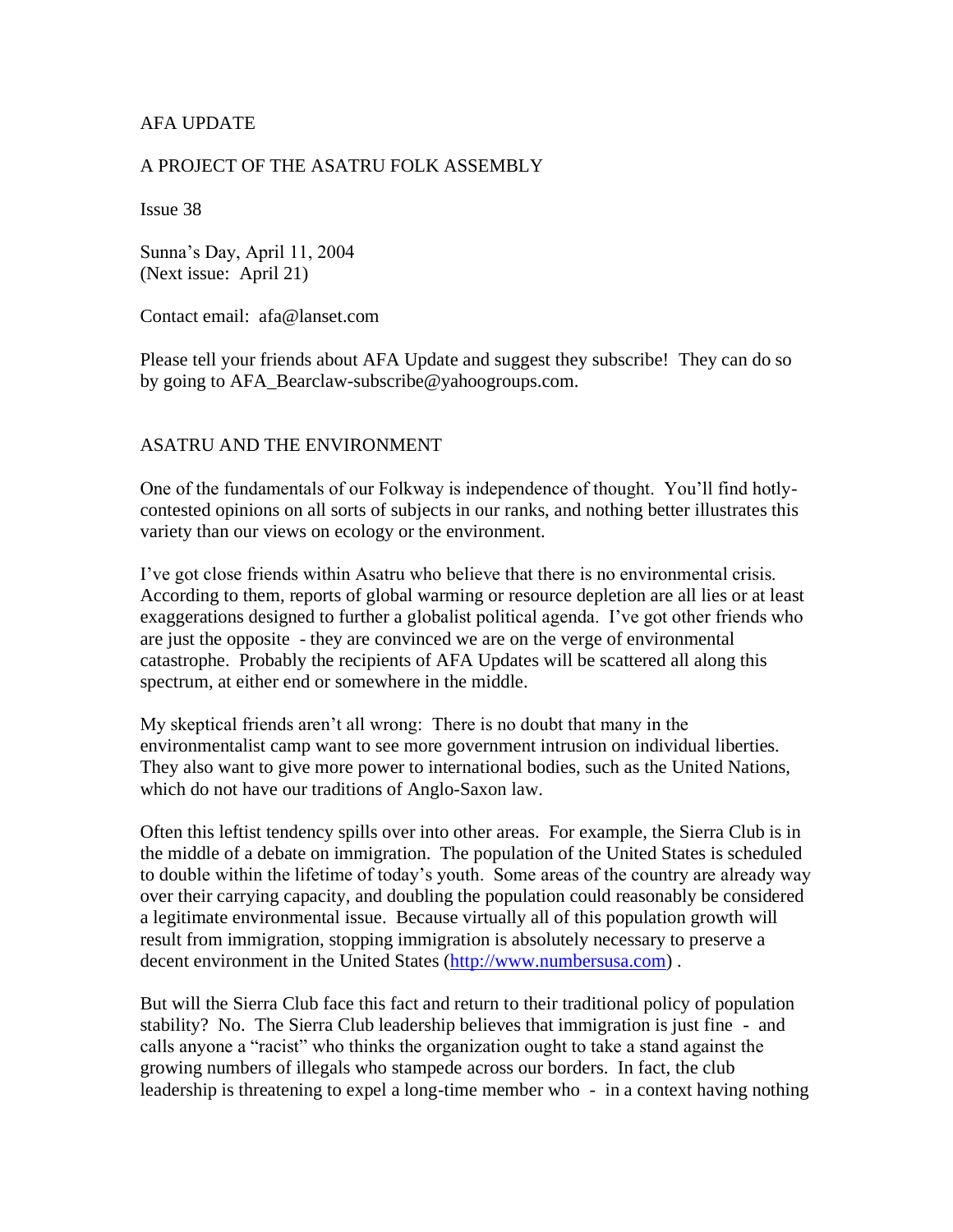to do with the Sierra Club - wrote an article on the subject that displeased them [\(http://www.vdare.com/walker/sierra\\_media\\_war.htm\)](http://www.vdare.com/walker/sierra_media_war.htm).

Environmentalism that pushes a Euro-bashing agenda, or that wants to impose a totalitarian society and "share resources more equitably," is not the kind of thing we can support because their values run contrary to ours. I join my conservative friends in rejecting this approach to the issue. But does this mean that there is no ecological emergency? Are all environmental groups part of a Trilateral conspiracy to fluoridate our water and take away our guns?

The problems, despite the assurances from conservative pundits that all is well, are real. There is strong evidence that the coral reefs, so important to sustaining life on Earth, are dying. Global warming, whatever its origin, is a fact that can be observed simply by looking at recent photographs of our planet's poles. We face a series of immediate species extinctions, from butterflies to birds and gorillas, greater than anything in the last 65 million years. It just is not reasonable to believe that the scientists bearing these messages are all, to a man and woman, part of some sinister cabal to raise our taxes.

What attitude, then, should we have?

Asatru is not a "nature religion" in the usual sense. Midgard, in our myths, was created by the profoundly "unnatural" act of killing Ymir and using his corpse to fashion the world - a symbolic triumph of sentience and will over the natural order.

However, there are other aspects of our beliefs that demand a concern for the environment. We recognize something in the natural world that fills us with a sense of the holy, something that reminds us of the Gods and moves us to think of nobility and greatness. How could it be otherwise, when we (like all peoples) are products of forest and steppe? The natural world is truly our mother, the matrix from which we spring, she who gave us life and continues to nourish us. How could we *not* be awe-stricken in her presence, and seek to give her reverence?

Asatruar value the untamed and the wild - in the natural world around us, and in our own souls. The boar, the bear, the wolf, the falcon and other wild animals populate our myths. They are brothers to the berserkers and forms by which the seid-workers travel between the worlds.

Our lore speaks of the landvaettir, the unseen beings inhabiting, or even personifying, the landscape around us. These entities of trees and rocks and streams are, according to our lore, affected by the deeds of humans - they were devastated when our forefathers took up Christianity - so it is easy to see they would object to the destruction and defilement of the natural world which is their home.

If for no reason other than pragmatic self-interest, Asatruar must be proactively concerned with the environment. A world of scarcity will be a fearful and regimented world. Our ancient liberties, already tattered and worn, will be crushed under the weight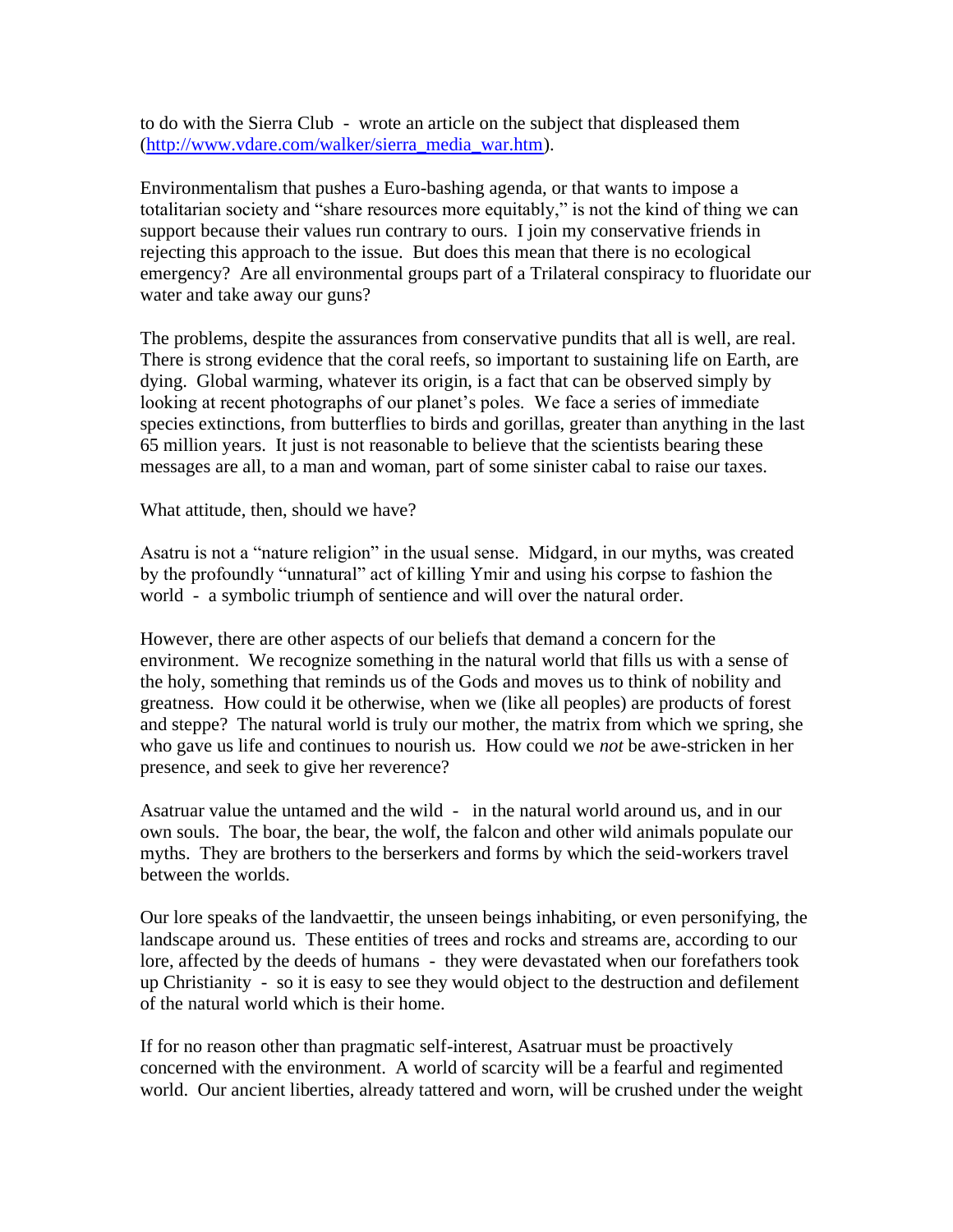of population and ripped apart in futile and misguided attempts to distribute dwindling resources to too many people. Armies will march to secure oil, or water, or cropland, and with every campaign the state will gain power over men and women who are at first citizens, and later become mere subjects. Demogogues and tyrants will thrive.

As for myself, I am an admirer of one of the most colorful characters ever identified with the environmental movement in the United States - the iconoclastic Edward Abbey. Abbey seems to have been a rather standard leftist in his youth, but he soon realized the shortcomings of that philosophy and by the time of his death in 1989 he was renowned as a man who thought for himself and who spoke the truth as he saw it. He was vocally non-Christian, anti-authoritarian, pro-freedom, and profoundly skeptical of government. Toward the end of his life, Abbey drew the wrath of the liberal-minority coalition for his anti-immigration stance (He believed that the Mexico-US border should be closed and patrolled by the military).

# WILLLY DIED FOR OUR (ECOLOGICAL AND POLITICAL) SINS

Sometimes a personal incident teaches lessons that raw statistics never can.

Thorgrun is an Asatru stalwart - a friend of the Holy Powers for many years, true to the ancestors and to the folk. Willy was Thorgrun's dog. Socially inept, occasionally embarrassing (Willy was an incorrigible crotch-sniffer), he nevertheless protected Thorgrun's home, guarded his truck and toolbox, and gave us a lot of laughs with his antics. He was a good companion and a good dog. And now he's dead.

Willy ingested a chunk of meat soaked in a powerful herbicide called paraquat. He died after several days of increasing pain as his organs shut down from the poison. Willy had found the meat along the edge of a strawberry field next to his home, and swallowed some of it before Thorgrun could shake it out of his mouth.

Willy's death caused Thorgrun to reflect that he hadn't heard the coyotes howling lately. The hawks that used to soar overhead were missing, too. Now the poisoned meat had claimed its latest victim, a trusting dog that had never harmed anyone.

Let me tell you about this strawberry field: It is one of those intensive mega-operations requiring lots of chemicals, tons of bug killer and lots of questionable herbicide paraquat, to be exact. The owner spends much of his time in Mexico, and from looking at the fields, he brings half the population back with him. Mexican flags adorn the tractors and Mexican music wafts over the neat rows of plowed dirt. Immigration agents would be very unwelcome here. Wildlife of any sort is unwelcome, too, since it might eat strawberries or crap in the field…so of course the critters native to the area have to be poisoned. And if someone's dog gets in the way, well, that's too bad. It's only a dog, after all.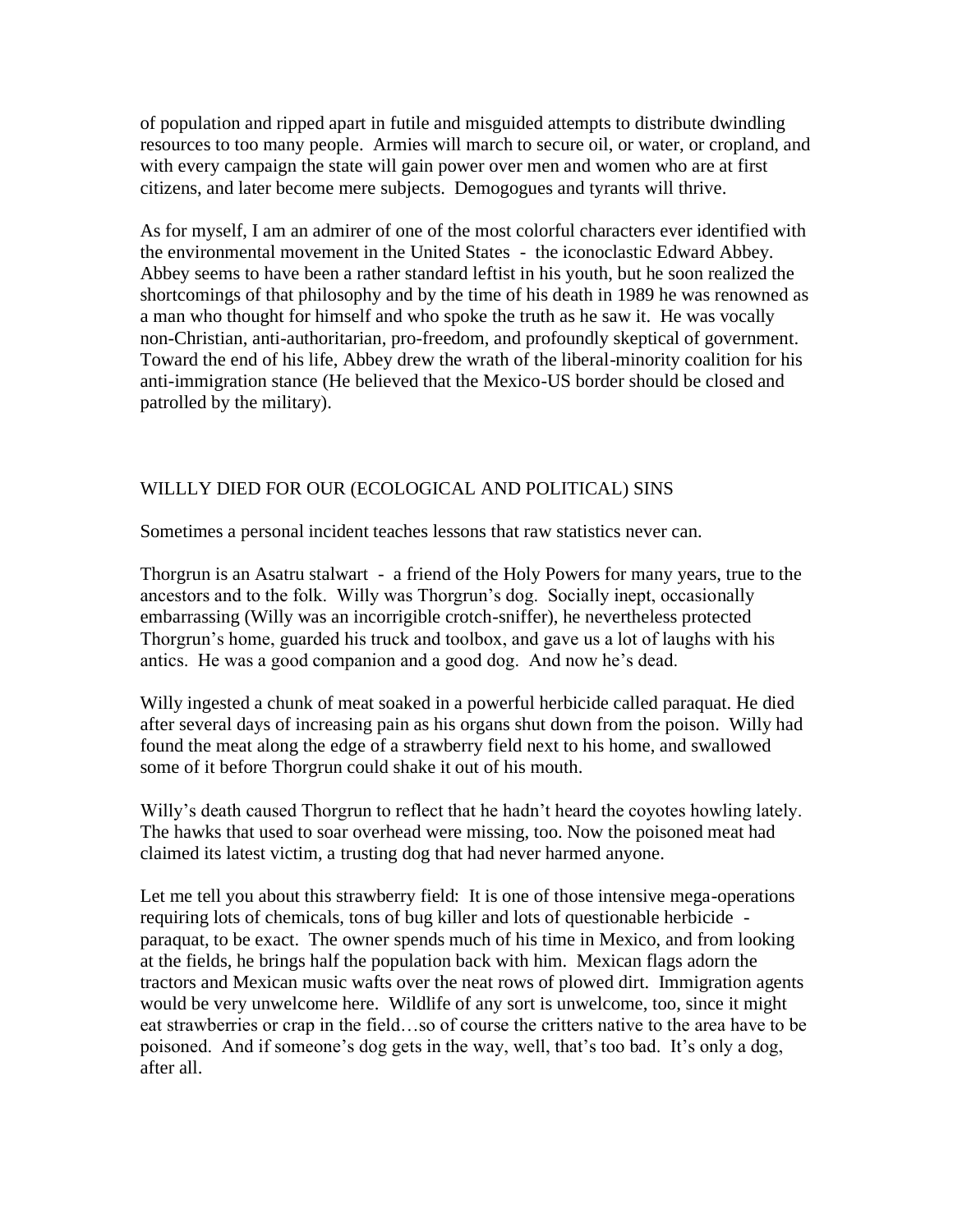Thorgrun is grim and motivated. He's plodding through the legal system trying to do something about the death of his friend. Of course, the suspected perpetrator has the support of the Hispanic-liberal power structure (Thorgrun is one of the few "white non-Hispanics" left in his town), and it remains to be seen how much luck he will have.

This little tragedy has it all - poisoned animals, polluted soil, a water table stressed from overuse, ethnic politics, runaway population fed by immigration, dollars over principle. It's a story of our time and place and it has everything to do with the environment, values, and ultimately with religion. There are fundamental truths at stake here: If we have no regard for wild animals, we will lose our own sense of wildness and become tame. If pets are disposable, we turn our back on values like loyalty and kindness. If we poison the soil, we poison our own bodies and souls. If we exploit illegal aliens to make a buck, artificially depressing wages for our own kin and crowding the land in which our grandchildren will live, we are traitors.

## WHAT TO DO?

We all must act in accordance with our convictions. This will mean different things for each of us; Sheila and I are getting ready to build a home and we want to use solar energy. We're considering getting a hybrid for our next car. Both these decisions are just good sense, considering the rising price of utilities and gasoline, but they are also better for the world around us. Nor has either of us ever been attracted to conspicuous consumption, so we buy fewer of the gadgets and toys that thrill some people.

I believe, too, that we must never neglect the spiritual dimension. By honoring the turning of the seasons, we become participants or co-workers in the maintenance of the world. In honoring the landvaettir we implicitly make a contract to preserve all that is natural and wild.

We sometimes say that we are acting on the sides of the Holy Powers, or calling the people of Europe back to their Way. We say that we are working on behalf of the forces of consciousness. All this is true. But in addition to that, we (among many others, of course) are working on behalf of all life on this planet. We dare not fail.

### IMPORTANT DATES

April 15 - Sumarsdag/Sigrblot. This was the first day of summer in the Icelandic calendar. It falls on the Thursday between the  $9<sup>th</sup>$  and  $15<sup>th</sup>$  of April, about the same time of year as the annual sacrifice to Odin for success in the upcoming raiding season. Welcome the warm months, and make an offering to the Father of Victory for triumph in your personal struggles!